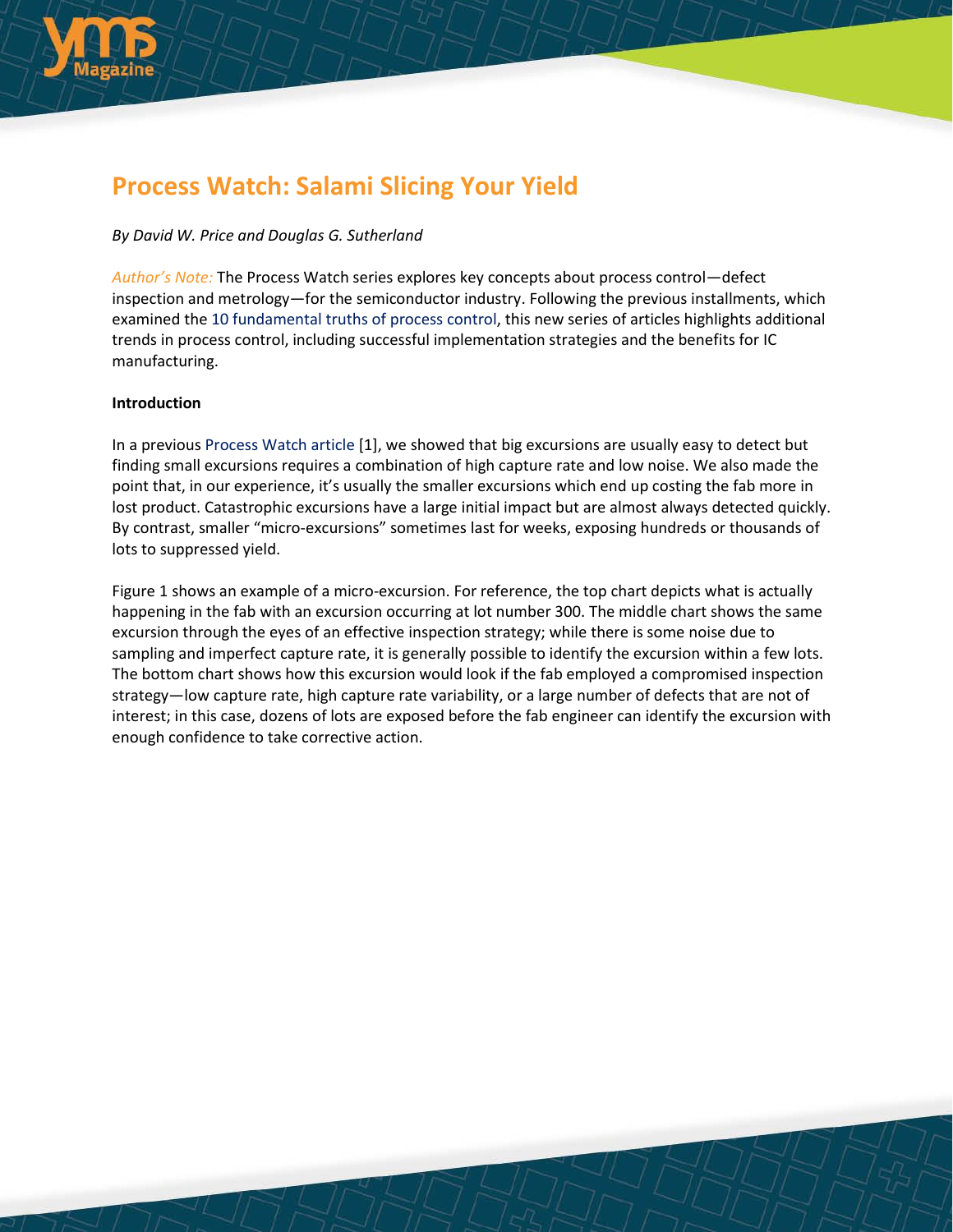



Unfortunately, the scenario depicted in the bottom of Figure 1 is all too common. Seemingly innocuous cost-saving tactics such as reduced sampling or using a less sensitive inspector can quickly render a control strategy to be ineffective [2]. Moreover, the fab may gain a false sense of security that the layer is being effectively monitored by virtue of its ability to find the larger excursions.

#### **Micro-Excursions**

Table 1 illustrates the difference between catastrophic and micro-excursions. As the name implies, micro-excursions are *subtle* shifts away from the baseline. Of course, excursions may also take the form of anything in between these two.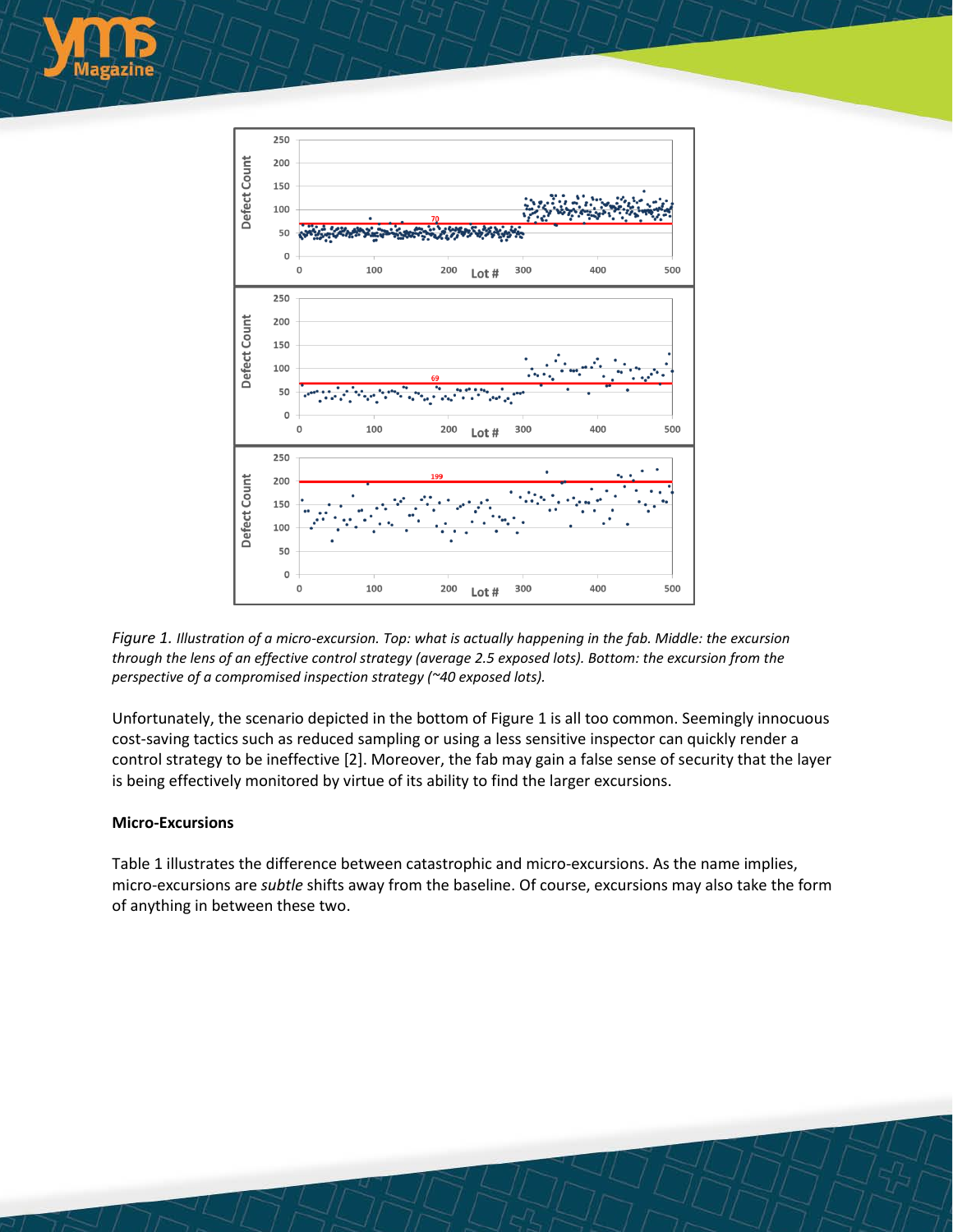

|                                                    | <b>Catastrophic</b><br><b>Excursion</b> | <b>Micro-Excursion</b> |
|----------------------------------------------------|-----------------------------------------|------------------------|
| <b>Wafer Level Yield Loss</b>                      | High                                    | Low                    |
| <b>Baseline Shift</b>                              | >>3x                                    | $<$ 3x                 |
| <b>Frequency of Occurrence</b>                     | Rare                                    | <b>Very Frequent</b>   |
| Onset                                              | Step                                    | Step or Drift          |
| <b>Ease of Detection</b>                           | <b>Usually Easy</b>                     | Very Difficult         |
| <b>Typical Duration Before</b><br><b>Detection</b> | Short                                   | Long                   |

# Table 1: Catastrophic vs. Micro-Excursions

Such baseline shifts happen to most, if not all, process tools—after all, that's why fabs employ rigorous preventative maintenance (PM) schedules. But PM's are expensive (parts, labor, lost production time), therefore fabs tend to put them off as long as possible.

Because the individual micro-excursions are so small, they are difficult observe from end-of-line (EOL) yield data. They are frequently only seen in EOL yield data through the cumulative impact of dozens of micro-excursions occurring simultaneously; even then it more often appears to be baseline yield loss. As a result, fab engineers sometimes use the terms "salami slicing" or "penny shaving" since these phrases describe how a series of many small actions can, as an accumulated whole, produce a large result [3].

Micro-excursions are typically brought to an end because: (a) a fab detects them and puts the tool responsible for the excursion down; or, (b) the fab gets lucky and a regular PM resolves the problem and restores the tool to its baseline. In the latter case, the fab may never know there was a problem.

#### **The Superposition of Multiple Simultaneous Micro-Excursions**

To understand the combined impact of these multiple micro-excursions, it is important to recognize:

- 1. Micro-excursions on different layers (different process tools) will come and go at different times
- 2. Micro-excursions have different magnitudes in defectivity or baseline shift
- 3. Micro-excursions have different durations

In other words, each micro-excursion has a characteristic phase, amplitude and wavelength. Indeed, it is helpful to imagine individual micro-excursions as wave forms which combine to create a cumulative wave form. Mathematically, we can apply the Principle of Superposition [4] to model the resulting impact on yield from the contributing micro-excursions.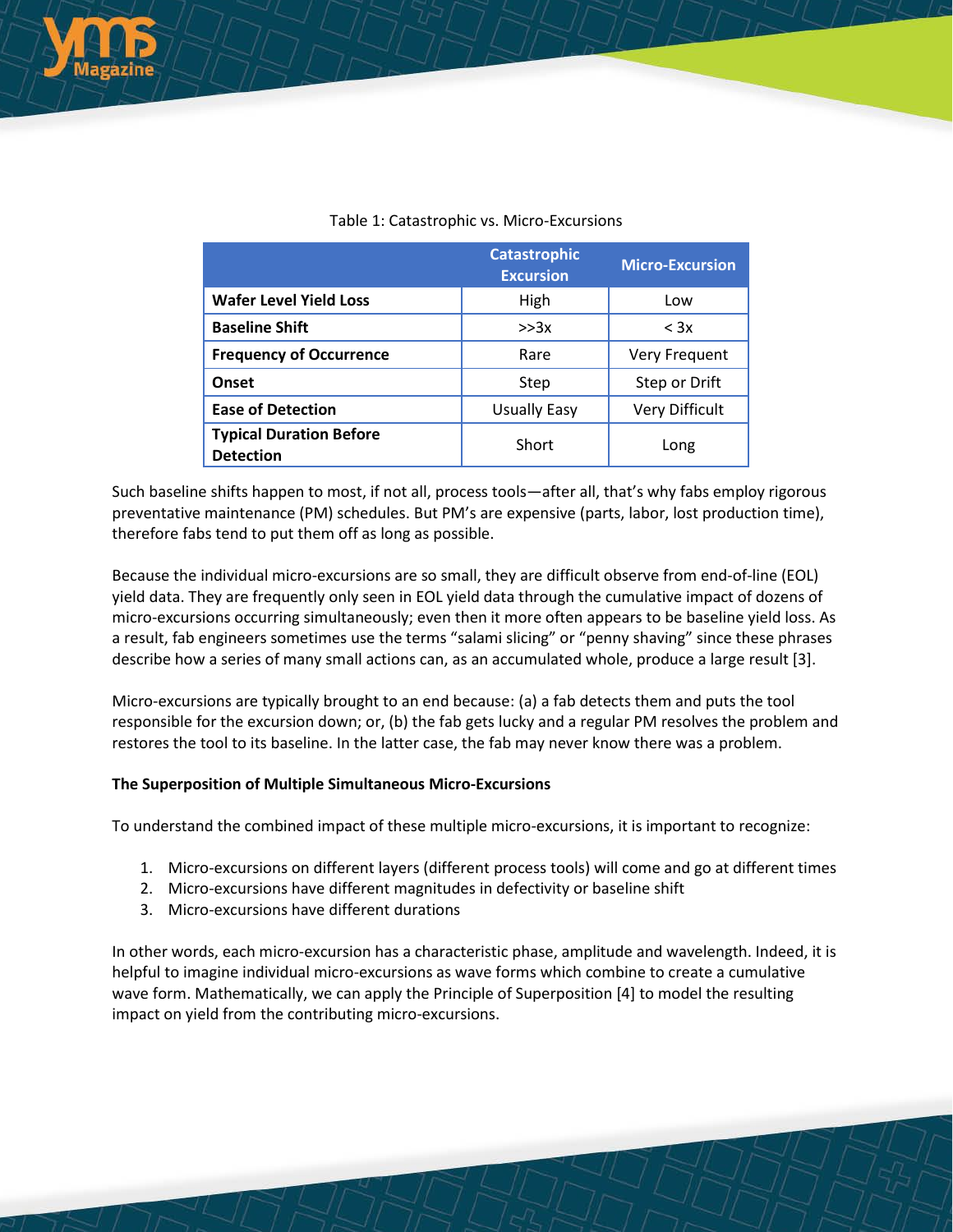

Figure 2 illustrates the cumulative effect of one, five, and 10 micro-excursions happening simultaneously in a 1,000 step semiconductor process. In this case, we are assuming a baseline yield of 90 percent, that each micro-excursion has a magnitude of 2 percent baseline yield loss, and that they are detected on the 10th lot after it starts. As expected, the impact of a single micro-excursion is negligible but the combined impact is large.



*Figure 2. The cumulative impact of one, five, and 10 simultaneous micro-excursions happening in a 1,000 step process: increased yield loss and yield variation.*

It is interesting to note that the bottom curve in Figure 2 would seem to suggest that the fab is suffering from a baseline yield problem. However, what appears to be 80 percent baseline yield is actually 90 percent baseline yield with multiple simultaneous micro-excursions, which brings the average yield down to 80 percent. This distinction is important since it points to different approaches in how the fab might go about improving the average yield. A true baseline yield problem would suggest that the fab devote resources to run experiments to evaluate potential process improvements (design of experiments (DOEs), split lot experiments, failure analysis, etc.). These activities would ultimately prove frustrating as the engineers would be trying to pinpoint a dozen constantly-changing sources of yield loss.

The fab engineer who correctly surmises that this yield loss is, in fact, driven by micro-excursions would instead focus on implementing tighter process tool monitoring strategies. Specifically, they would examine the sensitivity and frequency of process tool monitor inspections; depending on the process tool, these monitors could be bare wafer inspectors on blanket wafers and/or laser scanning inspectors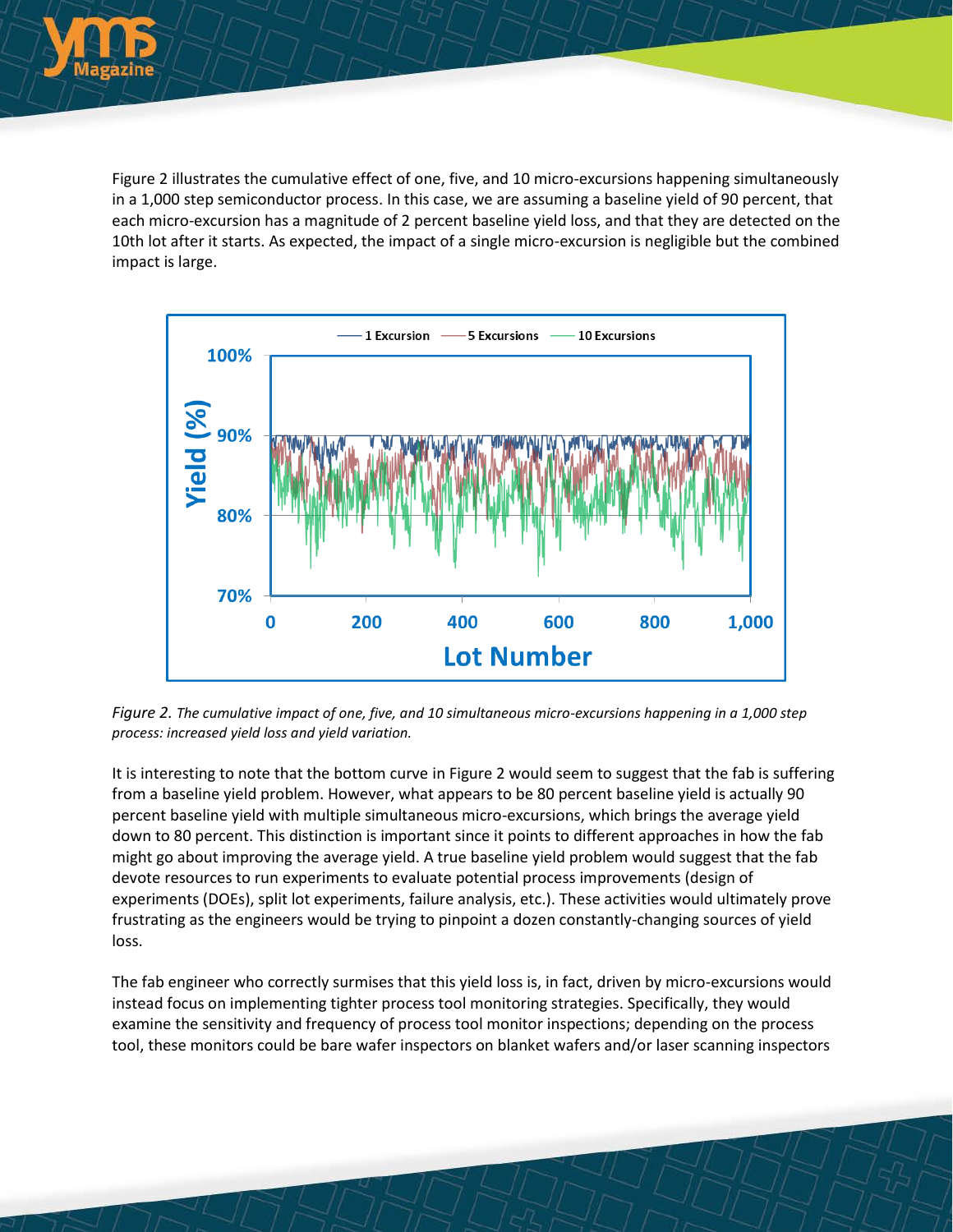

on product wafers. The goal is to ensure these inspections provide timely detection of small microexcursions, not just the big excursions.

The impact of an improved process tool monitoring strategy can be seen in Figure 3. By improving the capture rate (sensitivity), reducing the number of non-critical defects (by doing pre/post inspections or using an effective binning routine), and reducing other sources of noise, the fab can bring the exposed product down from 40 lots to 2.5 lots. This, in turn, significantly reduces the yield loss and yield variation.



*Figure 3. The impact of 10 simultaneous micro-excursions for the fab with a compromised inspection strategy (brown curve, ~40 lots at risk), and a fab with an effective process tool monitoring strategy (blue curve, ~2.5 lots at risk).*

#### **Summary**

Most fabs do a good job of finding the catastrophic defect excursions. Micro-excursions are much more common and much harder to detect. There are usually very small excursions happening simultaneously at many different layers that go completely undetected. The superposition of these micro-excursions leads to unexplained yield loss and unexplained yield variation.

As a yield engineer, you must be wary of this. An inspection strategy that guards only against catastrophic excursions can create the false sense of security that the layer is being effectively